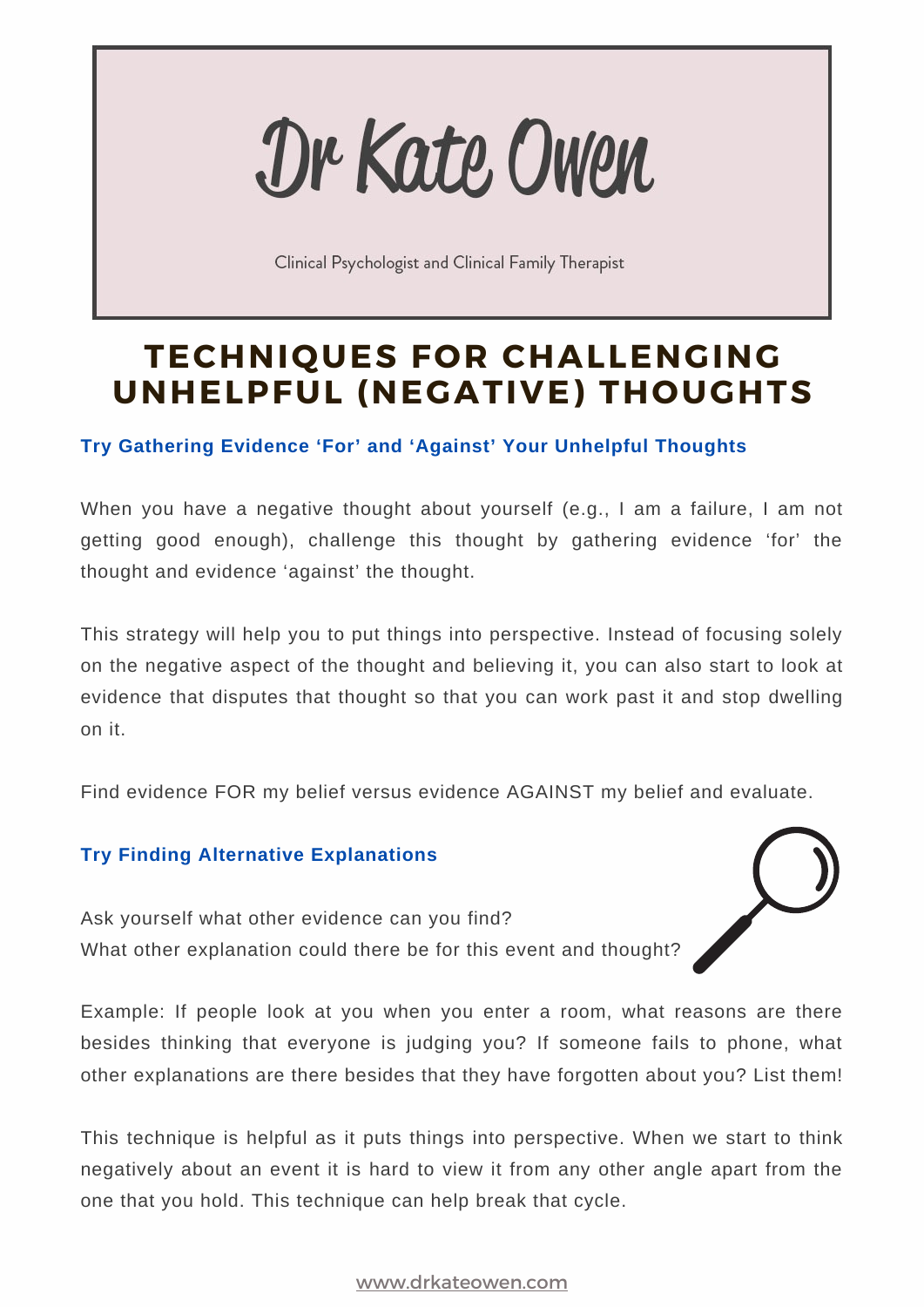# Dr Kate Owen

Clinical Psychologist and Clinical Family Therapist

## **TECHNIQUES FOR CHALLENGING UNHELPFUL (NEGATIVE) THOUGHTS**

### **Try The 'Double Standard' Technique**

When you can catch yourself stuck on an unhelpful thought (e.g., I am a failure, I am worthless, I am unlovable) it might be helpful to ask yourself:

(1) What would you say to someone else who was saying the same thing about themselves?

(2) Would you think that thought of someone else? Why and why not?

### **Try Surveying Other People's Opinions**

Sometimes people get locked into unhelpful thinking patterns (e.g., I am unlovable) but they never ask others for their opinion and see whether these confirm or disprove these thoughts.

So next time you catch yourself trying to mind-read what other people think about you, check out if that is really what they are thinking.

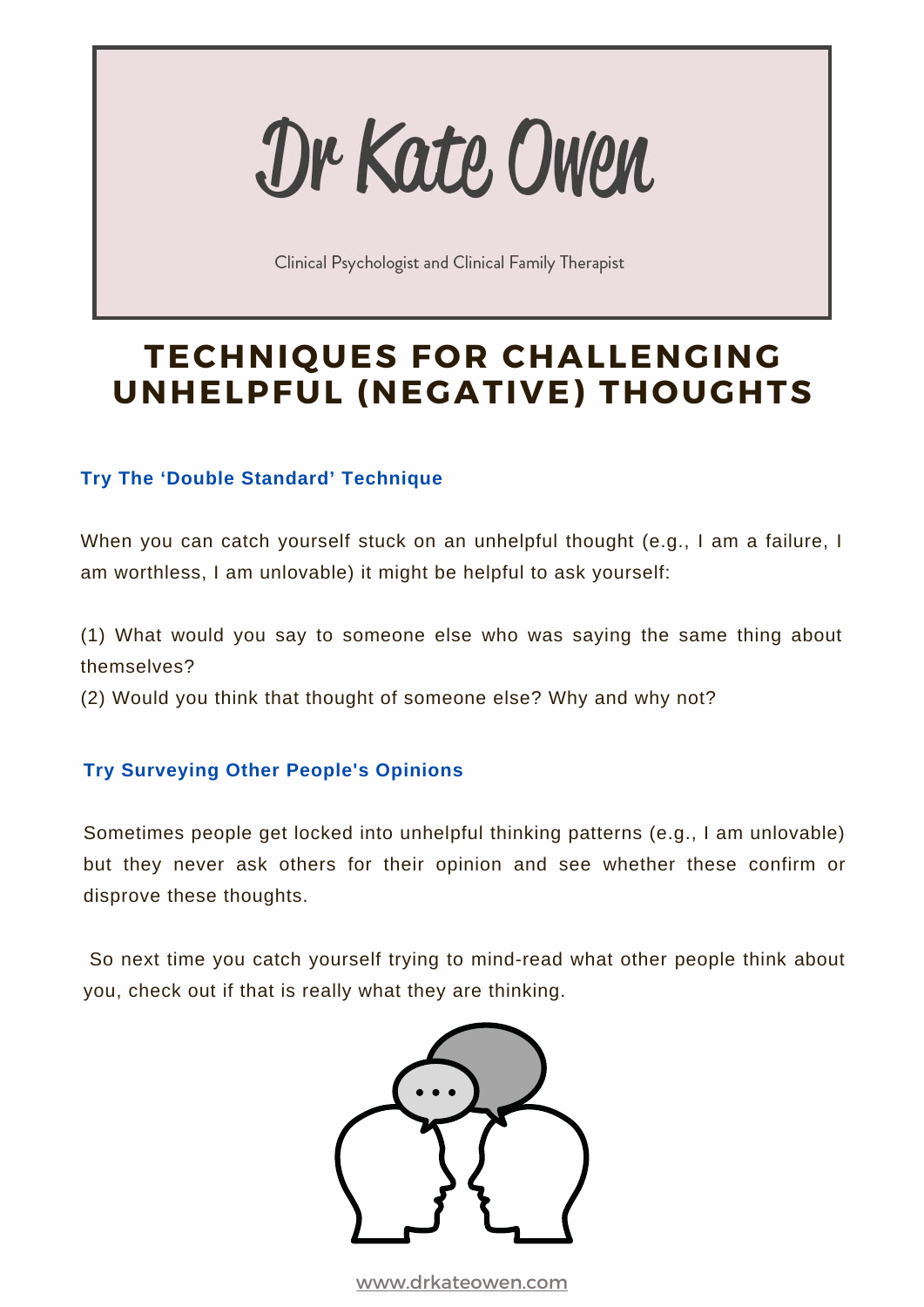Dr Kate Owen

Clinical Psychologist and Clinical Family Therapist

#### **Try Anticipating Future Reactions**

When a stressful everyday event makes you feel frustrated/angry/sad etc, ask yourself "How will I feel about (the event) in..."

- ...a week from now?
- ...a month from now?
- ...a year from now?
- ...5 years from now?"



This can help you to put that emotion/feeling into perspective and hopefully reduce the intensity of the emotion.

#### **Try Asking Yourself "Is this realistic and helping?"**

Q: Is this unhelpful thought realistic?

For example: instead of thinking "I have to be liked by everybody or I am worthless", try thinking a helpful response such as "I would prefer to be liked by everybody but sometimes this is not possible and my worth should not depend on it"

Q: Is this thought helpful?

- 1. Is my thinking helping me to achieve my goals?
- 2. Is my thinking helping me to get on with others whom I care about?
- 3. Is my thinking helping me to feel good about myself and life?
- 4. Do the advantages of thinking this way outweigh the disadvantages?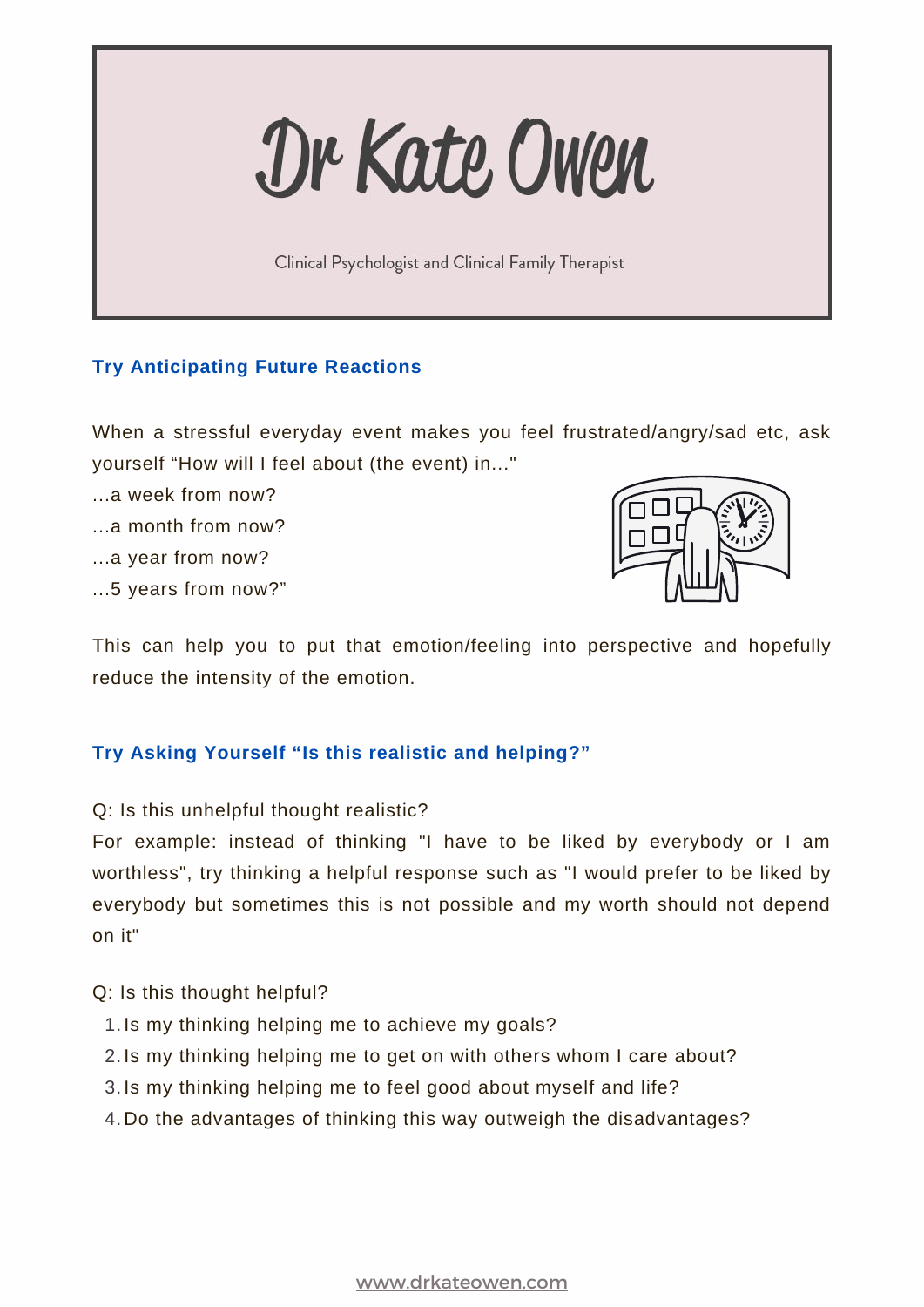# Dr Kate Owen

Clinical Psychologist and Clinical Family Therapist

### **Try Decatastrophising**

To develop a balanced and realistic viewpoint you need to take into account ALL the things that could happen to you, not just the 'here and now' problems.

Try the following:

- 1. Describe the upsetting event: Get a \$100 parking fine.
- 2. Rate how upset this makes you from  $1 100$  (100 = really upset): 80/100.
- 3. Now think what would be the worst thing in the world that could make you really upset and place that at 100: losing my family.
- 4. Now, re-rate how upsetting this event would make you in comparison to losing your family: 2/100.

This technique helps to put life events into perspective.

If your re-rating is still fairly high then you know that your feelings are justified.

### **Try Benefiting From The Negative**

If something in your life is indeed negative, think about what ways it might actually also benefit you. For example, how might not getting a job be an advantage? Put simply, if you have a disappointment try to find some good in it. Turn the lemon into lemonade.

Questions that help you adopt an alternative viewpoint include:

- Is there another way of looking at this problem that will help me feel better?
- What might someone else whose views I trust think about this?
- What would I say to another person who came to me with this problem?
- How might I get stronger as a result of this?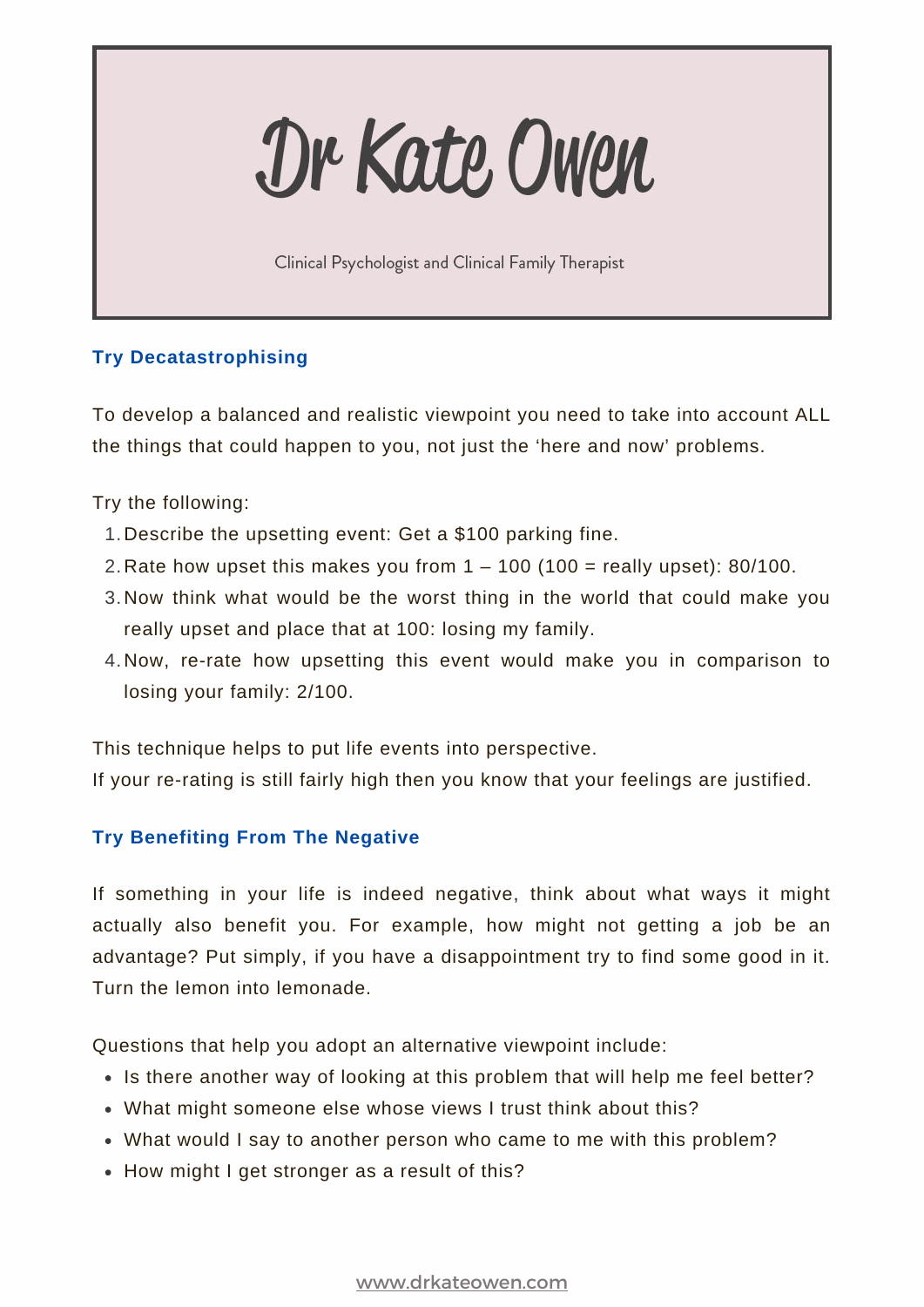Dr Kate Owen

Clinical Psychologist and Clinical Family Therapist

#### **Try A Thought Stopping Exercise**

Use this exercise if you have thoughts that you continually think over and over and over in your mind.

**Step (1)** First you need to identify when you start to think of these thoughts. You need to become aware of when these thoughts enter your mind. There may be certain triggers that make you think of these thoughts more often.

**Step (2)** When you notice that you are ruminating on these thoughts (i.e. thinking them over and over) you need to shout out "STOP". You can also yell out "stop" and clap your hands, yell "stop" and hit a pillow, yell "stop" and place your hand in the freezer for 5 seconds....anything that will let your mind know that you are not going to be thinking those thoughts anymore.

**Step (3)** After you have yelled "stop" you need to replace your thoughts with other thoughts. Remember…..if you take something away, you need to replace it with something! So, start to make a list of other things that you can do so that you start to think of other thoughts.